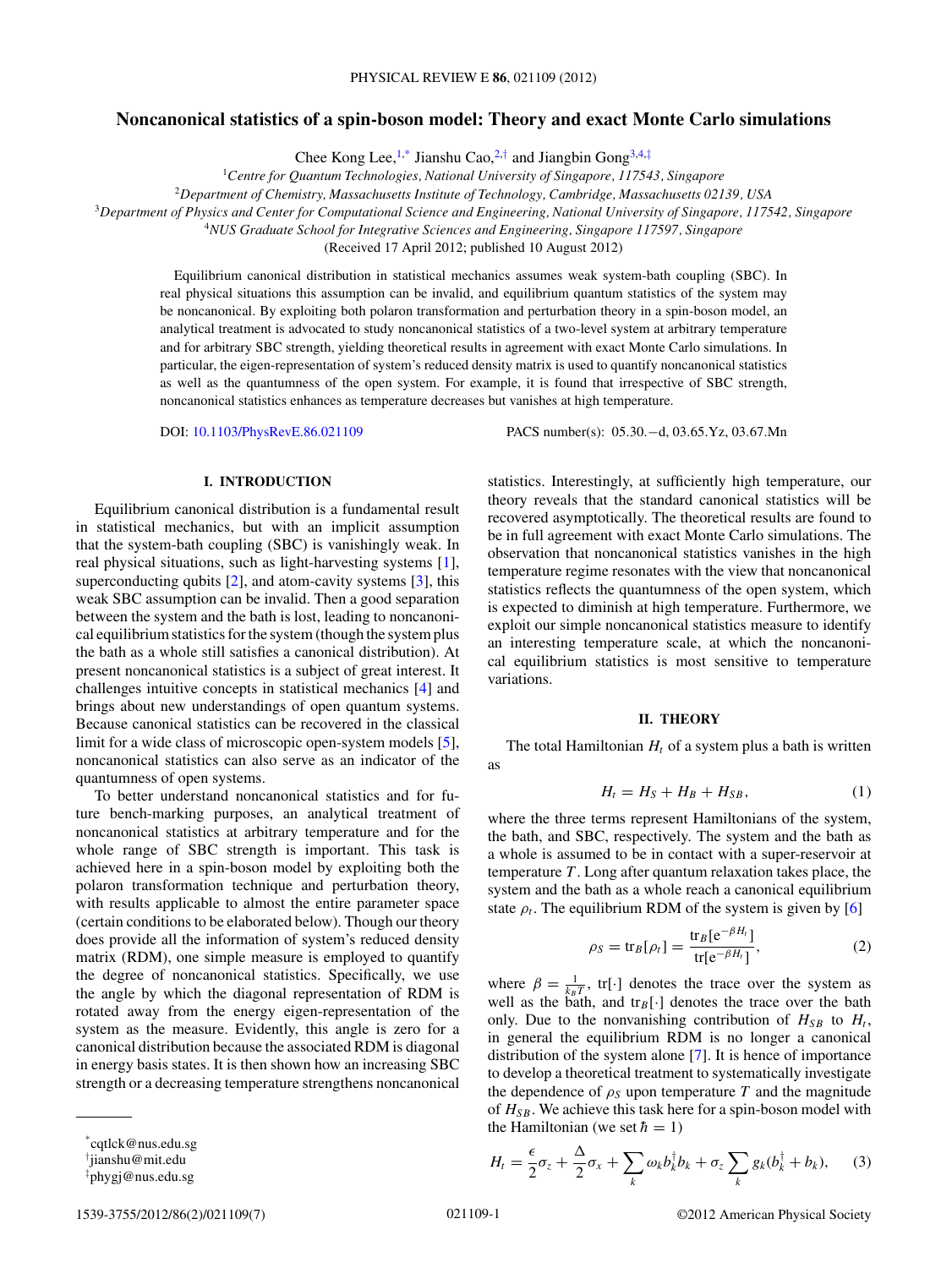<span id="page-1-0"></span>where  $\sigma_i$  (*i* = *x*, *y*, *z*) are the usual Pauli matrices,  $\epsilon$  is the energy splitting between two levels of the system, and  $\Delta$  is the tunneling matrix element. The bath is modeled as a set of harmonic oscillators with frequencies  $\omega_k$ , and the couplings to the spin system are denoted by  $g_k$ . The properties of the bath are fully characterized by its spectral density, namely,  $J(\omega)$  =  $\pi \sum_{k} g_{k}^{2} \delta(\omega - \omega_{k})$ . For a fully analytical development we first assume a super-Ohmic spectral density with exponential cutoff, i.e.,  $J(\omega) = \gamma \omega^3 e^{-\omega/\omega_c}$ , where  $\gamma$  characterizes the SBC strength and  $\omega_c$  is the cutoff frequency of the bath. Though such an open-system model is standard and (deceptively) simple, even its stationary properties do not have exact solutions (not to mention its dynamics). Indeed, only the case of a single-mode spin-boson model with  $\epsilon = 0$  can be regarded as integrable [\[8\]](#page-6-0). As such, perturbation theory becomes one of the few options. Note, however, a naive perturbation theory would fail as our central concern is beyond the weak SBC regime.

To capture the effects of a finite  $H_{SB}$ , we exploit a standard paloron transformation as our starting step. To that end, we transform the total Hamiltonian  $H_t$  to  $\tilde{H}_t = e^F H_t e^{-F}$ (tildes denote operators in the transformed polaron picture) where

$$
F \equiv \sigma_z \sum_k \frac{g_k}{\omega_k} (b_k^{\dagger} - b_k). \tag{4}
$$

We then obtain (up to a constant)

$$
\tilde{H}_t = \tilde{H}_S + \tilde{H}_B + \tilde{H}_{SB},
$$
\n
$$
= \frac{\epsilon}{2}\sigma_z + \frac{\Delta_R}{2}\sigma_x + \sum_k \omega_k b_k^{\dagger} b_k + \sigma_x V_x + \sigma_y V_y, \quad (5)
$$

with  $\tilde{H}_S \equiv \frac{\epsilon}{2} \sigma_z + \frac{\Delta_R}{2} \sigma_x$ ,  $\tilde{H}_B = H_B$ , and  $\tilde{H}_{SB} = \sigma_x V_x + \sigma_y V_y$ . Two remarks are in order: (1) For  $\tilde{H}_s$ , the  $\sigma_x$  (tunneling) term is now renormalized by SBC, because

$$
\Delta_R/\Delta = R = \exp\left[-2\int_0^\infty \frac{d\omega}{\pi} \frac{J(\omega)}{\omega^2} \coth(\beta\omega/2)\right].
$$
 (6)

Using the super-Ohmic  $J(\omega)$  mentioned above, we obtain  $R =$  $\exp\{-\frac{2\gamma}{\pi\beta^2}[2\psi'(1/\beta\omega_c)-\omega_c^2\beta^2]\}\,$ , with  $\psi'$  being the derivative of the digamma function. (2)  $\tilde{H}_{SB}$ , the SBC in the paloron picture, assumes a form very different from  $H_{SB}$ , because the bath operators entering into SBC are now

$$
V_x = \frac{\Delta}{4}(D_+^2 + D_-^2 - 2R),\tag{7}
$$

$$
V_{y} = \frac{\Delta}{4i}(D_{-}^{2} - D_{+}^{2}),
$$
\n(8)

with  $D_{\pm} = \exp[\pm \frac{g_k}{\omega_k} (b_k^{\dagger} - b_k)]$  and  $\langle D_{\pm}^2 \rangle_{H_B} = R$  [\[9\]](#page-6-0). We stress that so far our procedure is exact. As seen below, this polaron transformation is advantageous in treating cases of nonvanishing SBC strength because the correlation functions of  $V_x$  and of  $V_y$  decay faster for a larger  $\gamma$ . For later use we also introduce density matrices in the polaron picture, i.e.,  $\tilde{\rho} = e^F \rho e^{-F}$ , where  $\rho$  can be the RDM  $\rho_S$  or the full density matrix  $\rho_t$ . For example,  $\tilde{\rho}_t = \frac{e^{-\beta \tilde{H}_t}}{\text{tr}[e^{-\beta \tilde{H}_t}]}$ , and  $\tilde{\rho}_S = \text{tr}_B[\tilde{\rho}_t]$ .

We now proceed with the calculations of the matrix elements of  $\rho_S$ , expressed in terms of the  $\sigma_z$  basis. The

diagonal elements  $\rho_S^{11}$  and  $\rho_S^{22}$  are given by  $\frac{1}{2}(1 \pm \text{tr}_S[\sigma_z \rho_S]),$ and the off-diagonal element  $\rho_S^{12}$  is given by tr<sub>*S*</sub>[ $\sigma_{\rho}$ *S*] =  $tr[\sigma_{-\rho_t}]$ . Noticing that  $tr_S[\sigma_z \rho_S] = tr_S[\sigma_z \tilde{\rho}_S]$ , one may obtain the diagonal elements directly if  $\tilde{\rho}_s$ , the RDM in the polaron picture, is analytically known. On the other hand, because the *σ*<sup>−</sup> operator does not commute with the polaron transformation operator *F* defined above, calculating  $\rho_S^{12}$  in the polaron picture is more involved. Nevertheless, we find

$$
\rho_S^{12} = \text{tr}[\sigma_- \rho_t] = \text{tr}[\tilde{\sigma}_- \tilde{\rho}_t] = \text{tr}[\sigma_- D_-^2 \tilde{\rho}_t],\tag{9}
$$

indicating that  $\rho_S^{12}$  can be still obtained from  $\tilde{\rho}_t$ , but not from  $\rho_S$ .

Having observed how all RDM elements may be evaluated in the polaron picture, we turn to the central expression  $e^{-\beta H_t}$ in  $\tilde{\rho}_t$ . We treat  $\beta$  as an imaginary time and exploit a "time"dependent perturbation theory in terms of  $\tilde{H}_{SB}$ . We first briefly mention the calculations of the RDM diagonal elements, a subject of a recent technical study by us [\[10\]](#page-6-0). In particular, due to the fact that  $tr_B[\tilde{H}_{SB}] = 0$ , the leading-order contribution of  $H_{SB}$  is of the second order, from which we have  $\rho_S \approx$  $\tilde{\rho}_{S,(0)} + \tilde{\rho}_{S,(2)}$ , where [\[11\]](#page-6-0)

$$
\tilde{\rho}_{S,(0)} = \frac{e^{-\beta \tilde{H}_S}}{Z_{S,(0)}},\tag{10}
$$

$$
\tilde{\rho}_{S,(2)} = \frac{A}{Z_{S,(0)}} - \frac{Z_{S,(2)}}{[Z_{S,(0)}]^2} e^{-\beta \tilde{H}_S},\tag{11}
$$

with

$$
A = \sum_{n=x,y} \int_0^\beta d\tau \int_0^\tau d\tau' C_n(\tau - \tau') e^{-\beta \tilde{H}_S} \sigma_n(\tau) \sigma_n(\tau'), \quad (12)
$$

 $Z_{S,(0)} = \text{tr}_S[e^{-\beta \tilde{H}_S}]$ , and  $Z_{S,(2)} = \text{tr}_S[A]$ . In addition, the operators in imaginary time are defined as  $O(\tau) \equiv e^{\tau \tilde{H}_0} O e^{-\tau \tilde{H}_0}$ , where  $\tilde{H}_0 = \tilde{H}_S + \tilde{H}_B$ . The bath correlation functions  $C_n(\tau) = \langle V_n(\tau) V_n \rangle_{H_B}$  are given by

$$
C_x(\tau) = \frac{\Delta_R^2}{8} (e^{\phi(\tau)} + e^{-\phi(\tau)} - 2), \tag{13}
$$

$$
C_{y}(\tau) = \frac{\Delta_{R}^{2}}{8} (e^{\phi(\tau)} - e^{-\phi(\tau)}),
$$
 (14)

with  $\phi(\tau) = 4 \int_0^\infty \frac{d\omega}{\pi} \frac{J(\omega)}{\omega^2}$ cosh[ <sup>1</sup> <sup>2</sup> (*β*−2*τ* )*ω*] sinh(*βω/*2) [\[12\]](#page-6-0). A straightforward inspection of these expressions (in particular, the term  $\Delta_R^2 e^{\phi(\tau)}$ ) shows that as  $\gamma$  (the SBC strength) increases, the correlation functions  $C_n(\tau)$  always decreases exponentially with  $\gamma$ , thus enhancing the perturbation theory in imaginary time. Indeed, in the strong SBC coupling limit, the second-order correction  $\tilde{\rho}_S^{(2)}$  approaches zero. This roughly explains how our polaron-picture-based perturbation theory, by construction, may be suitable for treating finite SBC strength. It is now also clear that our theory is perturbative in terms of  $H_{SB}$ , but nonperturbative in terms of  $H_{SB}$ . We also note that though the integral expression in Eq.  $(11)$  is complicated, it involves  $2 \times 2$  matrices only. The final expression for the trace  $tr_S[\sigma_z\tilde{\rho}_S]$  is hence also analytical. Detailed calculations [\[10\]](#page-6-0) show that the RDM diagonal elements thus obtained are accurate so long as the tunneling element  $\Delta$  is not large as compared to the bath cutoff frequency  $\omega_c$  (therefore not a slow bath).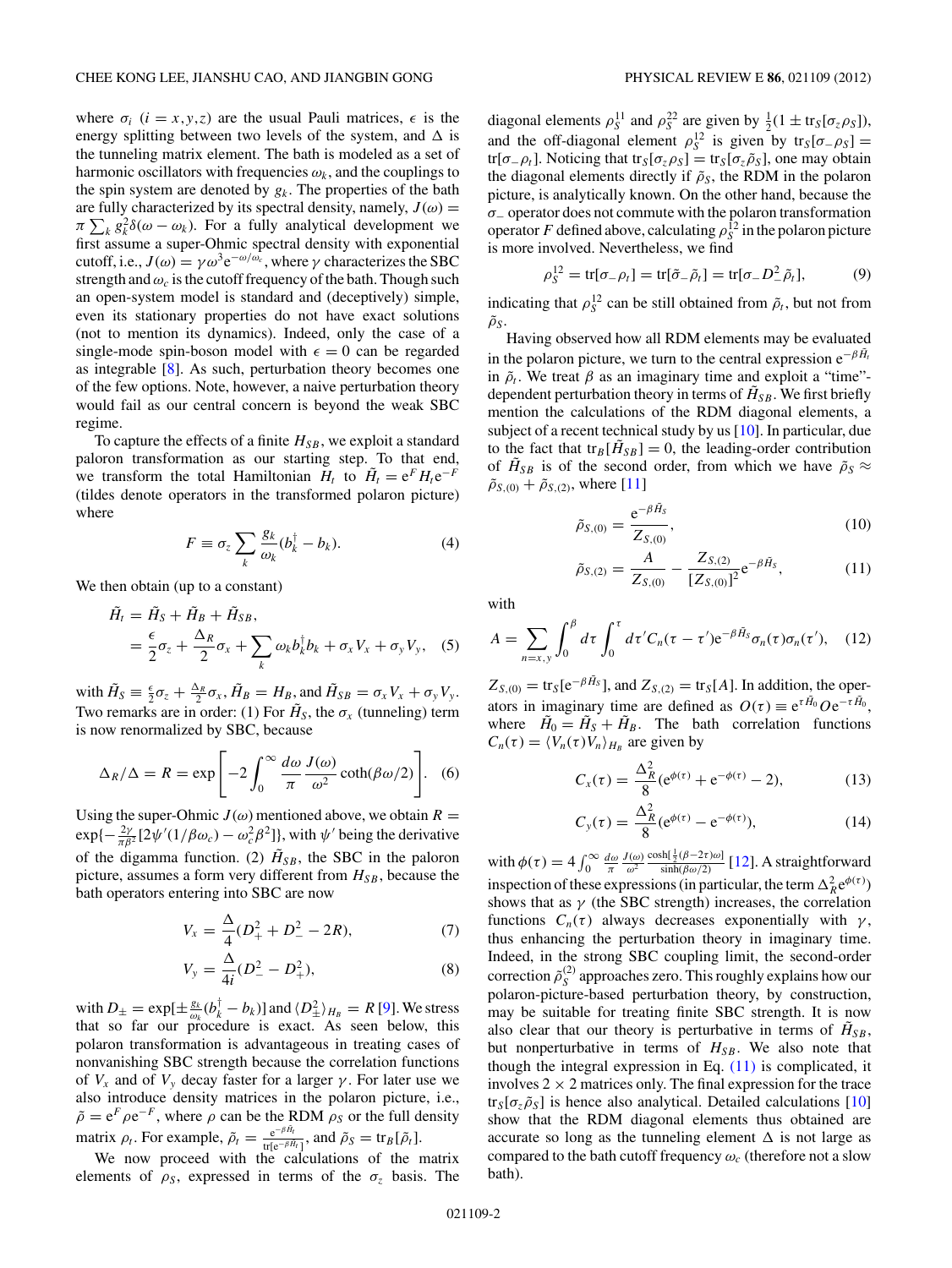<span id="page-2-0"></span>The crucial task in theory here is to explicitly evaluate the off-diagonal element of  $\rho_S$  via tr[ $\sigma_- D_-^2 \tilde{\rho}_t$ ]. In this case, due to the correlation between the system and the bath, the first-order contribution of  $\tilde{H}_{SB}$  to  $e^{-\beta \tilde{H}_t}$  and hence to  $\tilde{\rho}_t$  is already nonzero (upon thermal averaging). As such, it suffices to consider a first-order perturbation theory in imaginary time for the total density in the polaron picture. With some details elaborated in the appendices [\[13\]](#page-6-0), we finally obtain  $\rho_S^{12} \approx \rho_{S,(0)}^{12} + \rho_{S,(1)}^{12}$ , with

$$
\rho_{S,(0)}^{12} = -\frac{R\Delta_R}{2\eta} \tanh(\beta\eta/2),\tag{15}
$$

$$
\rho_{S,(1)}^{12} = -\sum_{n=x,y} \int_0^\beta d\tau S_n(\tau) K_n(\tau), \qquad (16)
$$

 $\eta = \sqrt{\epsilon^2 + \Delta_R^2}$ . Here  $S_n(\tau) = \langle \sigma_n(\tau) \sigma_{-} \rangle_{\tilde{H}_S}$  and  $K_n(\tau) =$  $\langle V_n(\tau)D^2 \rangle_{H_B}$  are the correlation functions of the system and of the bath, respectively. They are given by

$$
S_x(\tau) = \frac{\Delta_R^2}{2\eta^2} + \frac{\epsilon \operatorname{sech}(\beta \eta/2)}{2\eta^2} \left\{ \epsilon \cosh\left[\frac{1}{2}(\beta - 2\tau)\eta\right] + \eta \sinh\left[\frac{1}{2}(\beta - 2\tau)\eta\right] \right\},\tag{17}
$$

$$
S_y(\tau) = -\frac{i}{2} \operatorname{sech}(\beta \eta/2) \left\{ \cosh\left[\frac{1}{2}(\beta - 2\tau)\eta\right] \right\}
$$

$$
+\frac{\epsilon}{\eta}\sinh\left[\frac{1}{2}(\beta-2\tau)\eta\right]\bigg\}.
$$
 (18)

The bath correlation functions are  $K_x(\tau) = 2C_x(\tau)/\Delta$  and  $K_y(\tau) = 2iC_y(\tau)/\Delta$ . Note that the first-order correction here is again linked with the above-defined bath correlation function  $C_n(\tau)$ . So, by construction, our perturbation theory for offdiagonal elements of RDM works even better for stronger SBC coupling (thus analogous to the previous treatment for  $\rho_S^{11}$  and  $\rho_S^{22}$ ).

## **III. RESULTS**

With all the RDM elements analytically obtained above, we now examine the validity of our theoretical results and reveal interesting physics in noncanonical equilibrium statistics. Instead of examining all the RDM elements (one exception later), we use a single quantity to characterize noncanonical statistics, i.e., the smallest possible angle  $(\theta)$  to be rotated (in radians) on the Bloch sphere to reach the eigenstates of  $H<sub>S</sub>$ from the diagonal representation of the RDM. The theoretical results (solid line) are plotted in Fig. 1 as a function of the SBC strength  $\gamma$  for a fixed temperature. For small values of  $\gamma$ ,  $\theta$  is small, so the RDM's diagonal representation is close to, or significantly overlapping with, that of *HS*. This is expected because for weak SBC strength, the equilibrium statistics should be canonical. As  $\gamma$  increases,  $\theta$  increases, indicating that the RDM diagonal representation continuously and monotonously rotates away from the eigenstates of  $H<sub>S</sub>$  [\[14\]](#page-6-0). To further elucidate the continuous change in  $\theta$ , an analogous angle, namely, the angle the RDM diagonal representation should be rotated to reach the eigenstates of *HSB*, is also plotted in Fig. 1 (dashed line). Interestingly, for large values of  $\gamma$ , the RDM diagonal representation is



FIG. 1. (Color online) Coupling-strength dependence of the angle to be rotated on the Bloch sphere to reach eigenstates of  $H<sub>S</sub>$  (solid line) or  $H_{SB}$  (dashed line) from eigenstates of equilibrium RDM, for  $\beta = 1, \epsilon = 0.5$ , and  $\omega_c = 5$  (in units of  $\Delta$ ). Solid dots are numerically exact Monte Carlo simulations results (for details of this method, see Ref. [\[15\]](#page-6-0)).

seen to approach that of  $H_{SB}$ . Indeed, because  $C_n(\tau) \to 0$  for large *γ*, all the perturbative corrections to  $\rho_S^{11}$ ,  $\rho_S^{22}$ , and  $\rho_S^{12}$ approach zero, and hence the RDM approaches  $\exp(-\frac{\epsilon}{2}\beta\sigma_z)$ , whose diagonal representation should be parallel to that of  $H_{SB}$  (as both are a function of  $\sigma_z$ ). This is the case at arbitrary temperature. Our theoretical results are also in quantitative agreement with the solid dots shown in Fig. 1, obtained numerically from Monte Carlo simulations based on imaginary time path integral (a powerful method if the bath temperature is not too low [\[15\]](#page-6-0)). That is, for a varying SBC strength, either weak or strong, our theory and numerically exact results agree. This confirms that our analytical treatment for RDM off-diagonal elements performs equally well in the regime valid for treating the RDM diagonal elements (hence almost the entire parameter space  $[10]$ ).

In a different context, i.e., decoherence dynamics [\[16,17\]](#page-6-0), the RDM diagonal representation is regarded as a special representation, often called a preferred basis of decoherence. It is in this special representation that decoherence can be understood as the disappearance of the off-diagonal matrix elements of a time-evolving RDM. A recent study using a low-dimensional quantum chaos model as a quantum bath [\[18\]](#page-6-0) shows that the preferred basis of decoherence shows exactly the same qualitative behavior as observed in Fig. 1 for the equilibrium RDM; i.e., after a short period of decoherence the preferred basis of a system coincides with the eigenstates of  $H<sub>S</sub>$  for weak SBC and becomes the eigenstates of  $H<sub>SB</sub>$  for strong SBC, with a continuous deformation in intermediate regimes. This very feature shared by the equilibrium RDM considered here and the preferred basis of decoherence is somewhat expected: An equilibrium RDM is an asymptotic result of quantum dissipation. Due to this interesting connection, the particular diagonal representations of RDM as a result of noncanonical statistics can be also understood as one remarkable (previously overlooked) outcome of Nature's superselection in open quantum systems [\[16,17,19–22\]](#page-6-0).

We now turn to the temperature dependence of noncanonical statistics at a fixed  $\gamma$ , as depicted in Fig. [2](#page-3-0) for  $\gamma = 0.1$ . We choose  $\gamma = 0.1$  as an example because it represents an intermediate SBC strength in Fig. 1. As observed from Fig. [2,](#page-3-0) for temperature lower than  $k_B T = 1$  (a value considered in Fig. 1), the RDM diagonal representation is further rotated from that of  $H<sub>S</sub>$  (solid line) but gets closer to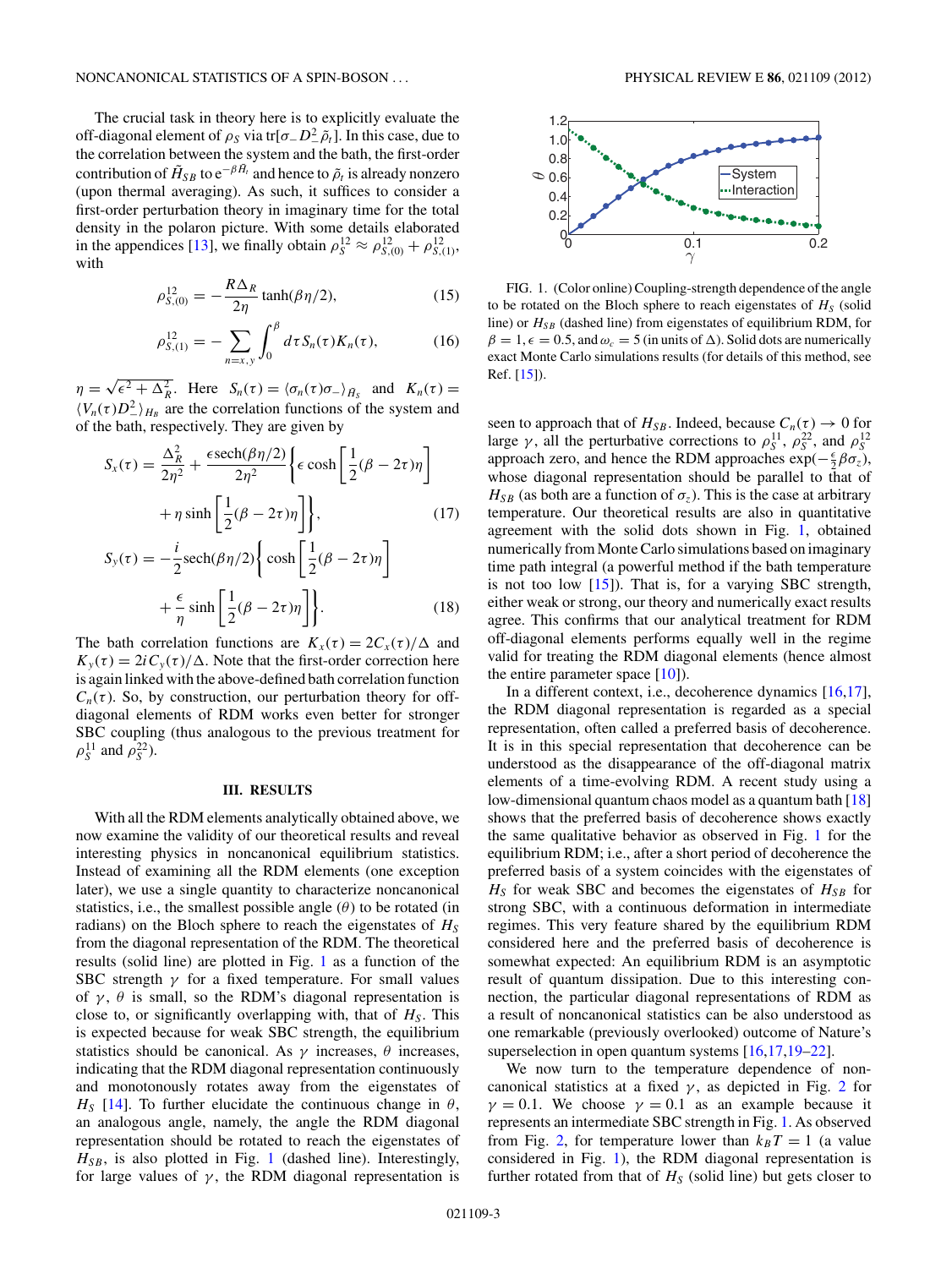<span id="page-3-0"></span>

FIG. 2. (Color online) Temperature dependence of the angle to be rotated on the Bloch sphere to reach eigenstates of  $H<sub>S</sub>$  (solid line) or *H<sub>SB</sub>* (dashed line) from eigenstates of equilibrium RDM, for  $\gamma = 0.1$ ,  $\epsilon = 0.5$ , and  $\omega_c = 5$  (in unit of  $\Delta$ ). Solid dots are numerically exact Monte Carlo simulations results.

that of  $H_{SB}$  (dashed line). Therefore noncanonical statistics becomes more pronounced when temperature decreases. On the other hand, when temperature increases, the plotted angles continuously change in opposite directions, showing that the RDM diagonal representation gradually moves away from the eigen-representation of  $H_{SB}$  but smoothly approaches that of *H<sub>S</sub>*. For temperature values much higher than shown in Fig. 2, this trend persists. Numerically exact Monte Carlo simulation results (solid dots) are also presented in Fig. 2, thus supporting again our theory.

Theoretical results outlined above may be further exploited to understand the asymptotic high-temperature behavior of RDM. Keeping only terms of  $\beta^0$  and  $\beta^1$ , the use of Eq. [\(10\)](#page-1-0) gives  $\rho_S^{11} = 1/2 + \epsilon \beta / 4$  and  $\rho_S^{22} = 1/2 - \epsilon \beta / 4$ , whereas the use of Eqs. [\(15\)](#page-2-0) and [\(16\)](#page-2-0) yields  $\rho_S^{12} = -\Delta\beta/4$  [\[13\]](#page-6-0). But these asymptotic density matrix elements are *exactly* those of a canonical distribution for  $H_s = \frac{\epsilon}{2}\sigma_z + \frac{\Delta}{2}\sigma_x$  at high temperature. Noncanonical statistics is seen to have totally vanished at high temperature. This clearly depicts an interplay between two competing factors: SBC strength and temperature. A larger SBC strength generates a noncanonical RDM, but the thermal averaging tends to dilute noncanonical statistics and wipes it out completely at high temperature. Interestingly, this competition can be also appreciated from the bath statistics, which is also noncanonical. In particular, in terms of the boson occupation number on mode  $k$ , the ratio of the leading-order correction to the canonical result is proportional to  $g_k^2/(\omega_k k_B T)$  [\[13\]](#page-6-0), which becomes negligible at high temperature.

To further examine noncanonical statistics characterized by a single angle measure (*θ*), we present in Fig. 3 *dθ/dT* , i.e., the sensitivity of the RDM diagonal representation to a small temperature variation, as a function of temperature. The sensitivity is low for very low temperature, but it rapidly increases, reaching a maximum at characteristic temperature scales that are comparable to other system parameters (such as  $\gamma$ ). As temperature increases further, the sensitivity drops to zero asymptotically. The sensitivity profile as a function of temperature qualitatively changes for a varying SBC strength. For weak SBC strength (e.g.,  $\gamma = 0.05$ ), it exhibits a sharp peak. Hence the rotation of the RDM diagonal representation mainly occurs within a narrow temperature window. For strong SBC strength (e.g.,  $\gamma = 0.2$ ), the sensitivity profile displays a rather flat structure, suggesting that it is harder for thermal effects to compete with SBC. Thus, if and only



FIG. 3. (Color online) Sensitivity of the RDM diagonal representation to temperature variation, as described by  $d\theta/dT$  vs *T*.  $\theta$  is the angle to be rotated to reach eigenstates of  $H<sub>S</sub>$  from eigenstates of the equilibrium RDM. System parameters are given by  $\epsilon = 0.5$  and  $\omega_c = 5$  (in unit of  $\Delta$ ).

if the SBC strength is rather weak, then the temperature that gives  $d^2\theta/dT^2 = 0$  (i.e., largest sensitivity of the RDM diagonal representation to temperature) becomes an interesting temperature scale.

## **IV. CONCLUSIONS**

For an open quantum system not weakly coupled with a bath, its equilibrium state is far from a canonical state at low temperature. Exact analytical solutions are typically not available (one known exception is the model of a harmonic oscillator linearly interacting with a boson bath). A systematic approach to such open quantum systems is hence highly desirable in efforts to better understand their qualitative and quantitative features of equilibrium statistics as temperature and/or SBC strength varies. To our knowledge, the theoretical treatment advocated in this work, as supported by numerical results, represents the first attempt along this direction that can almost cover the whole range of SBC strength and the whole range of temperature of a spin-boson model. Because noncanonical statistics is closely related to strong system-bath correlation, we anticipate our theory to be also useful in understanding system-bath entanglement.

Our theoretical findings based on a spin-boson model are very relevant to experiments based on quantum dots. Acoustic phonon modes have been identified as the principal source of decoherence in InGaAs/GaAs quantum dots [\[23,24\]](#page-6-0), and temperature is widely tunable in such a semiconductor implementation. Certainly, in a real system the bath spectral density may not be the super-Ohmic one assumed here. To address this concern we have carried out numerically exact calculations for an Ohmic bath at a nonzero temperature, obtaining results that are qualitatively the same as presented in this work  $[13]$ (even though our analytical treatment based on a full polaron transformation cannot be applied to this case). Our approach can also be generalized to study any dissipative large spins as well as to ensembles of spins coupled to a common bath [\[25\]](#page-6-0).

#### **ACKNOWLEDGMENTS**

J.G. acknowledges stimulating discussions with Peter Hänggi, Guido Burkard, Cord Müller, and Jun-hong An. This work is partially supported by the National Research Foundation and the Ministry of Education of Singapore.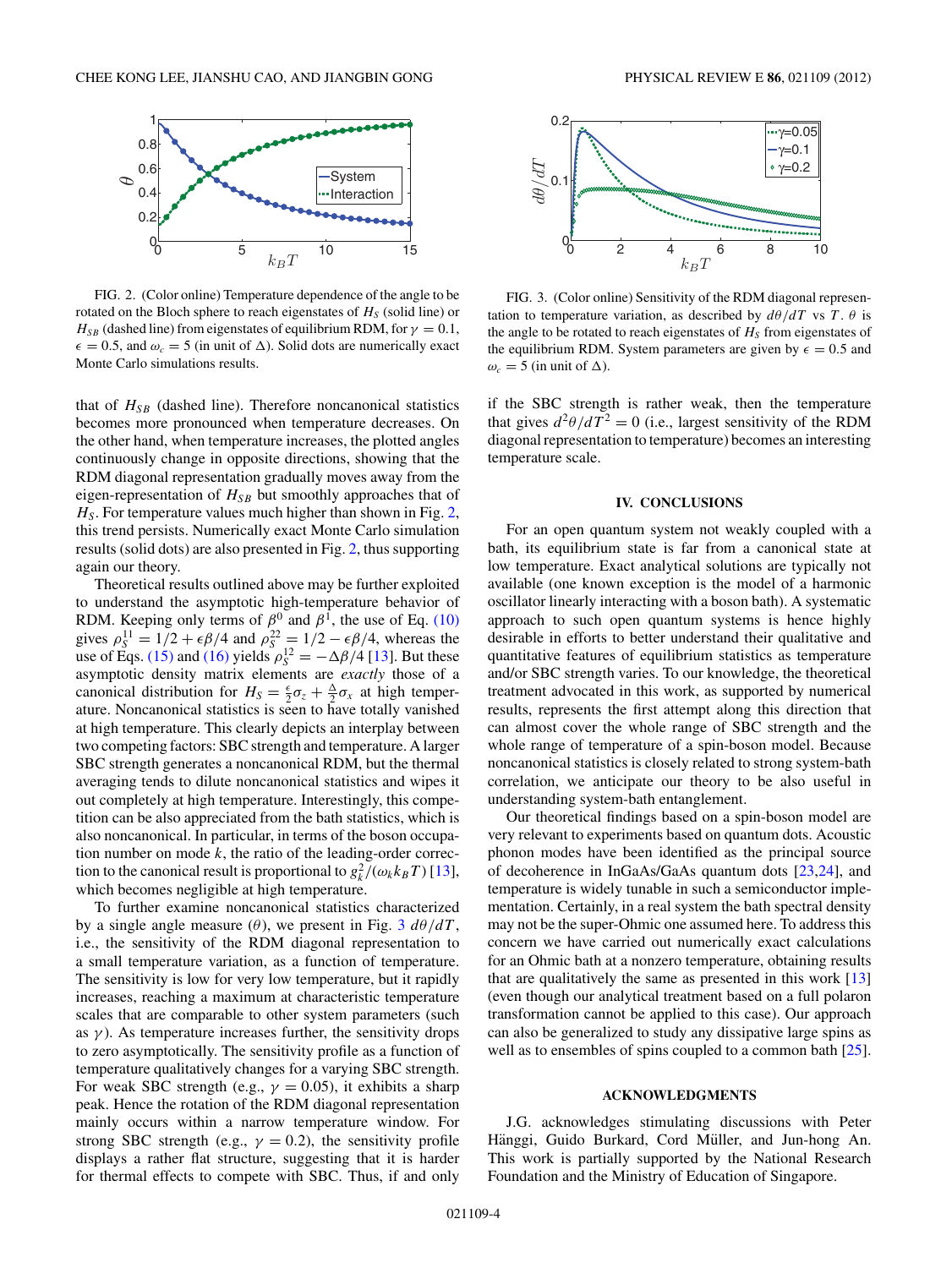# <span id="page-4-0"></span>**APPENDIX A: DERIVATIONS OF THE OFF-DIAGONAL RDM ELEMENT**

The off-diagonal element of the equilibrium reduced density matrix (RDM) can be formally written as  $\rho_S^{12} =$  $tr[\sigma_{P} - \rho_t] = tr[\sigma_{P} - D^2_{P} \tilde{\rho}_t]$  where  $\tilde{\rho}_t = \frac{e^{-\beta \tilde{H}_t}}{tr[e^{-\beta \tilde{H}_t}]}$ . Expanding  $\tilde{\rho}_t$  up to first order in  $\tilde{H}_{SB}$ , we have

$$
\tilde{\rho}_t \approx \tilde{\rho}_{t,(0)} + \tilde{\rho}_{t,(1)},\tag{A1}
$$

where

$$
\tilde{\rho}_{t,(0)} = \frac{\mathrm{e}^{-\beta \tilde{H}_0}}{\mathrm{tr}[\mathrm{e}^{-\beta \tilde{H}_0}]};
$$
\n(A2)

$$
\tilde{\rho}_{t,(1)} = -\frac{e^{-\beta \tilde{H}_0}}{\text{tr}[e^{-\beta \tilde{H}_0}]} \int_0^\beta d\tau e^{\tau \tilde{H}_0} \tilde{H}_{SB} e^{-\tau \tilde{H}_0},
$$
\n
$$
= -\frac{e^{-\beta \tilde{H}_0}}{\text{tr}[e^{-\beta \tilde{H}_0}]} \int_0^\beta d\tau \tilde{H}_{SB}(\tau). \tag{A3}
$$

Inserting the above expressions into  $\rho_S^{12} = \text{tr}[\sigma_- D_-^2 \tilde{\rho}_t]$ , we obtain

$$
\rho_{S,(0)}^{12} = \text{tr}[\sigma_- D_-^2 \rho_{t,(0)}],
$$
  
=  $\langle \sigma_- \rangle_{\tilde{H}_S} \langle D_-^2 \rangle_{H_B},$   
=  $-\frac{B \Delta_R}{2\eta} \tanh(\beta \eta/2);$  (A4)

$$
\rho_{S,(1)}^{12} = \text{tr}[\sigma_- D_-^2 \rho_{t,(1)}],
$$
  
\n
$$
= - \sum_{n=x,y} \int_0^\beta d\tau \langle \tilde{H}_{SB}(\tau) \sigma_- D_-^2 \rangle_{\tilde{H}_0},
$$
  
\n
$$
= - \sum_{n=x,y} \int_0^\beta d\tau \langle \sigma_n(\tau) \sigma_- \rangle_{\tilde{H}_S} \langle V_n(\tau) D_-^2 \rangle_{H_B},
$$
  
\n
$$
= - \sum_{n=x,y} \int_0^\beta d\tau S_n(\tau) K_n(\tau),
$$
 (A5)

where the explicit expressions for the system and bath correlation functions,  $S_n(\tau)$  and  $K_n(\tau)$ , are already given in the main text.

# **APPENDIX B: HIGH-TEMPERATURE BEHAVIOR OF RDM**

Here we give some details to see how noncanonical statistics of RDM totally vanishes at high temperature. For the off-diagonal element, the zeroth order term vanishes at high temperature since *R* decays exponentially with *T* . Thus, only the first-order correction term,  $\rho_{S,(1)}^{12}$ , contributes to the off-diagonal element at high temperature. Furthermore, at high temperature the system correlation functions can be approximated as  $S_x(\tau) \approx \frac{1}{2} e^{(\beta - 2\tau)\epsilon/2}$  and  $S_y(\tau) \approx -i \frac{1}{2} e^{(\beta - 2\tau)\epsilon/2}$ (where we have used  $\eta \approx \epsilon$ ). Note also that though  $\bar{R}$  vanishes at high temperature, the term  $R^2e^{\phi(\tau)}$  contained in the bath correlation functions remains finite (keeping in mind that



FIG. 4. (Color online) The angle to be rotated on the Bloch sphere to reach the eigenstates of  $H<sub>S</sub>(crosses)$  or  $H<sub>SB</sub>$  (solid dots) from the eigenstates of the equilibrium RDM as a function of coupling strength, for  $\beta = 1$ ,  $\epsilon = 0.5$ , and  $\omega_c = 5$  (in units of  $\Delta$ ).

$$
0 \leq \tau \leq \beta
$$
. That is,  
\n
$$
R^{2}e^{\phi(\tau)} = \exp\left\{-4\int_{0}^{\infty} \frac{d\omega}{\pi} \frac{J(\omega)}{\omega^{2}} \times \frac{\cosh\left[\frac{1}{2}\beta\omega\right] - \cosh\left[\frac{1}{2}(\beta - 2\tau)\omega\right]}{\sinh(\beta\omega/2)}\right\},\
$$
\n
$$
\approx \exp\left\{-\kappa \frac{\tau^{2} - \beta\tau}{\beta}\right\},
$$
\n(B1)

where  $\kappa = 4 \int_0^\infty \frac{d\omega}{\pi} \frac{J(\omega)}{\omega} = \frac{8\gamma}{\pi} \omega_c^3$  and we have used the expansions  $sinh(x) \approx x$  and  $cosh(x) \approx 1 + \frac{1}{2}x^2$  to arrive at the second expression. The bath correlation functions at high temperature can then be written as  $K_x(\tau) \approx$  $\frac{\Delta}{4}$ exp[ $-\kappa \frac{\tau^2-\beta\tau}{\beta}$ ] and  $K_y(\tau) \approx i \frac{\Delta}{4}$ exp[ $-\kappa \frac{\tau^2-\beta\tau}{\beta}$ ]. We then have  $\rho_S^{12} \approx -\frac{\Delta}{4} \int_0^\beta e^{(\beta - 2\tau)\epsilon/2 - \kappa(\tau^2 - \beta \tau)/\beta} d\tau$ . Since  $\tau$  is also small  $(0 \le \tau \le \beta)$ , the integrand can be further expanded using  $e^x \approx$  $1 + x$ , and we finally obtain  $\rho_S^{12}$  up to the second order in  $\beta$ :

$$
\rho_S^{12} \approx -\frac{\Delta}{4} (\beta - \kappa \beta^2 / 6). \tag{B2}
$$

Calculating the diagonal elements at high temperature is more straightforward: The double integral in matrix *A* [see Eq. [\(12\)\]](#page-1-0) indicates that it is at least proportional to  $\beta^2$  and can be discarded if we are interested only in terms up to the first order of  $\beta$ . The diagonal elements,  $\rho_S^{11}$  and  $\rho_S^{22}$ , can then be written as  $\frac{1}{2} (1 \pm \text{tr}_S[\sigma_z \tilde{\rho}_S^{(0)}])$ . The are explicitly given by

$$
\rho_S^{11} = \frac{1}{2} \bigg[ 1 - \frac{\epsilon}{\eta} \tanh(\beta \eta/2) \bigg] \approx \frac{1}{2} (1 - \epsilon \beta/2), \quad \text{(B3)}
$$

$$
\rho_S^{22} = \frac{1}{2} \bigg[ 1 + \frac{\epsilon}{\eta} \tanh(\beta \eta/2) \bigg] \approx \frac{1}{2} (1 + \epsilon \beta/2), \quad \text{(B4)}
$$

where we have used  $\eta = \sqrt{\epsilon^2 + \Delta_R^2} \approx \epsilon$  and  $\tanh(x) \approx x$ .

Gathering all the results above, our analytic theory predicts that at high temperature,

$$
\rho_S = \frac{1}{2} \begin{pmatrix} 1 - \frac{\epsilon \beta}{2} & -\frac{\Delta \beta}{2} \\ -\frac{\Delta \beta}{2} & 1 + \frac{\epsilon \beta}{2} \end{pmatrix} . \tag{B5}
$$

The above expression is exactly the same as the hightemperature canonical state of the system,  $\frac{e^{-\beta H_S}}{tr_S[e^{-\beta H_S}]}.$  This remarkable agreement nicely demonstrates that canonical statistics is recovered at high temperature.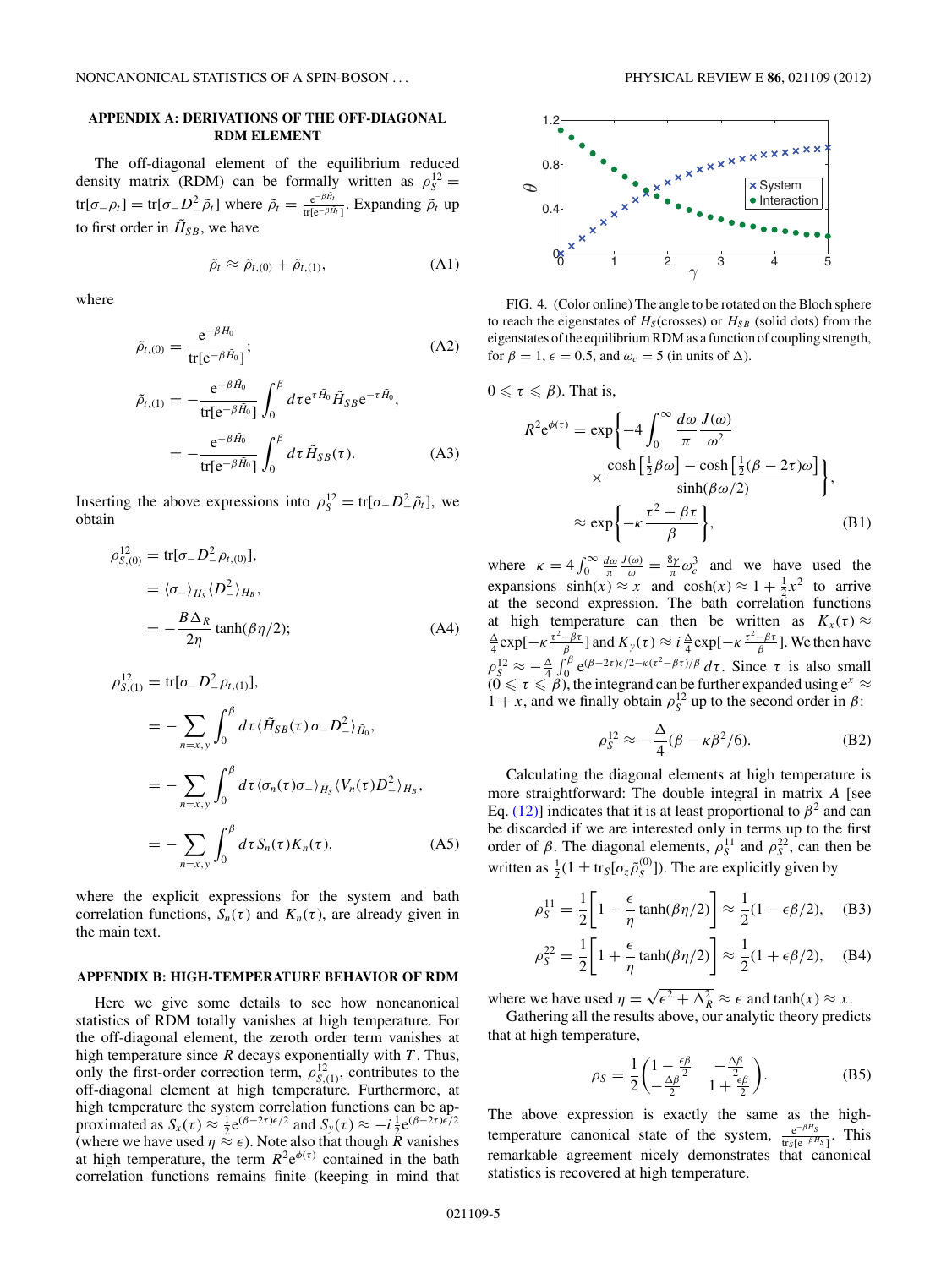<span id="page-5-0"></span>

FIG. 5. (Color online) The angle to be rotated in the Bloch sphere to reach the eigenstates of  $H_S$  (crosses) or  $H_{SB}$  (solid dots) from the eigenstates of the equilibrium RDM as a function of temperature, for  $\gamma = 1.5$ ,  $\epsilon = 0.5$ , and  $\omega_c = 5$  (in units of  $\Delta$ ).

## **APPENDIX C: OHMIC BATH**

Here we study the rotation angle between the eigenstates of the RDM and the eigenstates of  $H_S$  or  $H_{SB}$  using an Ohmic bath,  $J(\omega) = \gamma \omega e^{-\omega/\omega_c}$ . Unfortunately, a full polaron method as we used in the main text is not applicable for an Ohmic bath as it suffers from an unphysical divergence issue [\[6,26\]](#page-6-0). The integral in the renormalization constant *R* is divergent for all coupling strength, and the tunneling element is always normalized to zero. Therefore here we only present the numerical results from the imaginary time path integral simulations (for not too low temperature). The coupling and temperature dependence of the rotation angle are plotted in Figs. [4](#page-4-0) and 5. It can be seen that the features of the figures are qualitatively similar to those obtained using a super-Ohmic spectral density in the main text. Therefore, the general observations made in our main text should not be sensitive to the spectral density of the bath.

## **APPENDIX D: EIGENVALUE AT ZERO TEMPERATURE**

In the eigenbasis, the equilibrium RDM can be written as

$$
\rho_S = \begin{pmatrix} \lambda_1 & 0 \\ 0 & \lambda_2 \end{pmatrix}, \tag{D1}
$$

where  $\lambda_i$  are the eigenvalues of RDM and  $\lambda_1 + \lambda_2 = 1$ . The eigenvalues denote the population of each of the eigenstate. The eigenvalues also serve as an indicator of the purity of the system. If both eigenvalues are nonzero, the system is in a mixed state. Below, we will use the larger eigenvalue,  $\lambda_2$ , to investigate the purity of the system: The system is in a pure state if  $\lambda_2 = 1$  and vice versa.

Due to the finite system-bath coupling, the equilibrium RDM might not be a pure state at  $T = 0$  even though the system plus the bath is in their entangled ground state. To examine how the purity of RDM at  $T = 0$  depends on the coupling strength, we plot  $\lambda_2$  as a function of  $\gamma$ in Fig. 6. It can be observed that the eigenvalue exhibits an interesting nonmonotonic behavior as a function of the system-environment coupling strength. At  $\gamma = 0$ , the system



FIG. 6. (Color online) The larger eigenvalue, *λ*<sup>2</sup> of RDM, plotted against the SBC strength  $\gamma$ , for  $T = 0$ ,  $\epsilon = 0.5$ , and  $\omega_c = 5$  (in units of  $\Delta$ ).

is in the ground state of  $H<sub>S</sub>$  with unit purity. At finite coupling, both eigenstates are populated and RDM is a statistical mixture due to the system-bath entanglement. Interestingly, RDM is reduced to a pure state at very large  $\gamma$ , indicating that the system-bath entanglement vanishes at ultrastrong system-environment coupling. However, this pure state is no longer the eigenstate of the system Hamiltonian, but that of  $\sigma_z$ in the interaction Hamiltonian.

## **APPENDIX E: BATH STATISTICS**

Here we examine the equilibrium statistics of the bath by examining the average boson number of each mode, which is denoted by  $\langle n_k \rangle$ . In the polaron frame, the boson number operator is given by

$$
\tilde{n}_k = e^F n_k e^{-F},
$$
  
=  $n_k - \frac{g_k}{\omega_k} \sigma_z (b_k^{\dagger} + b_k) + \frac{g_k^2}{\omega_k^2},$  (E1)

where  $F = \sigma_z \sum_k \frac{g_k}{\omega_k}$  $\frac{g_k}{\omega_k}$  ( $b_k^{\dagger} - b_k$ ) in the first line. An approximate expression of  $\langle n_k \rangle$  can be obtained by

$$
\langle n_k \rangle = \frac{\text{tr}[n_k \text{ e}^{-\beta H_t}]}{\text{tr}[\text{e}^{-\beta H_t}]},
$$
  
\n
$$
= \frac{\text{tr}[\text{e}^F n_k \text{e}^{-F} \text{ e}^F \text{e}^{-\beta H_t} \text{e}^{-F}]}{\text{tr}[\text{e}^{-\beta H_t}]},
$$
  
\n
$$
= \frac{\text{tr}[\tilde{n}_k \text{e}^{-\beta \tilde{H}_t}]}{\text{tr}[\text{e}^{-\beta H_t}]},
$$
  
\n
$$
\approx \frac{\text{tr}[\tilde{n}_k \text{e}^{-\beta \tilde{H}_0}]}{\text{tr}[\text{e}^{-\beta H_0}]}.
$$
(E2)

Inserting Eq.  $(E1)$  into the above expression, we have

$$
\langle n_k \rangle = \langle n_k \rangle_0 + g_k^2 / \omega_k^2, \tag{E3}
$$

where  $\langle n_k \rangle_0 = (e^{\frac{\omega_k}{k_BT}} - 1)^{-1}$  is the average boson number without system-bath coupling. In the high temperature limit, it satisfies the equipartition theorem,  $\langle n_k \rangle_0 \approx \frac{k_B T}{\omega_k}$ . Therefore, the fractional correction, given by  $\frac{\langle n_k \rangle - \langle n_k \rangle_0}{\langle n_k \rangle_0} \approx \frac{g_k^2}{\omega_k k_B T}$ , becomes negligible at high temperature.

- [1] T. Brixner, J. Stenger, H. M. Vaswani, M. Cho, R. E. Blankenship, and G. R. Fleming, [Nature \(London\)](http://dx.doi.org/10.1038/nature03429) **434**, 625 [\(2005\).](http://dx.doi.org/10.1038/nature03429)
- [2] J. Q. You and F. Nori, [Nature \(London\)](http://dx.doi.org/10.1038/nature10122) **474**, 589 (2011).
- [3] See, for example, K. Hennessy, A. Badolato, M. Winger, D. Gerace, M. Atatüre, S. Gulde, S. Fält, E. L. Hu, and